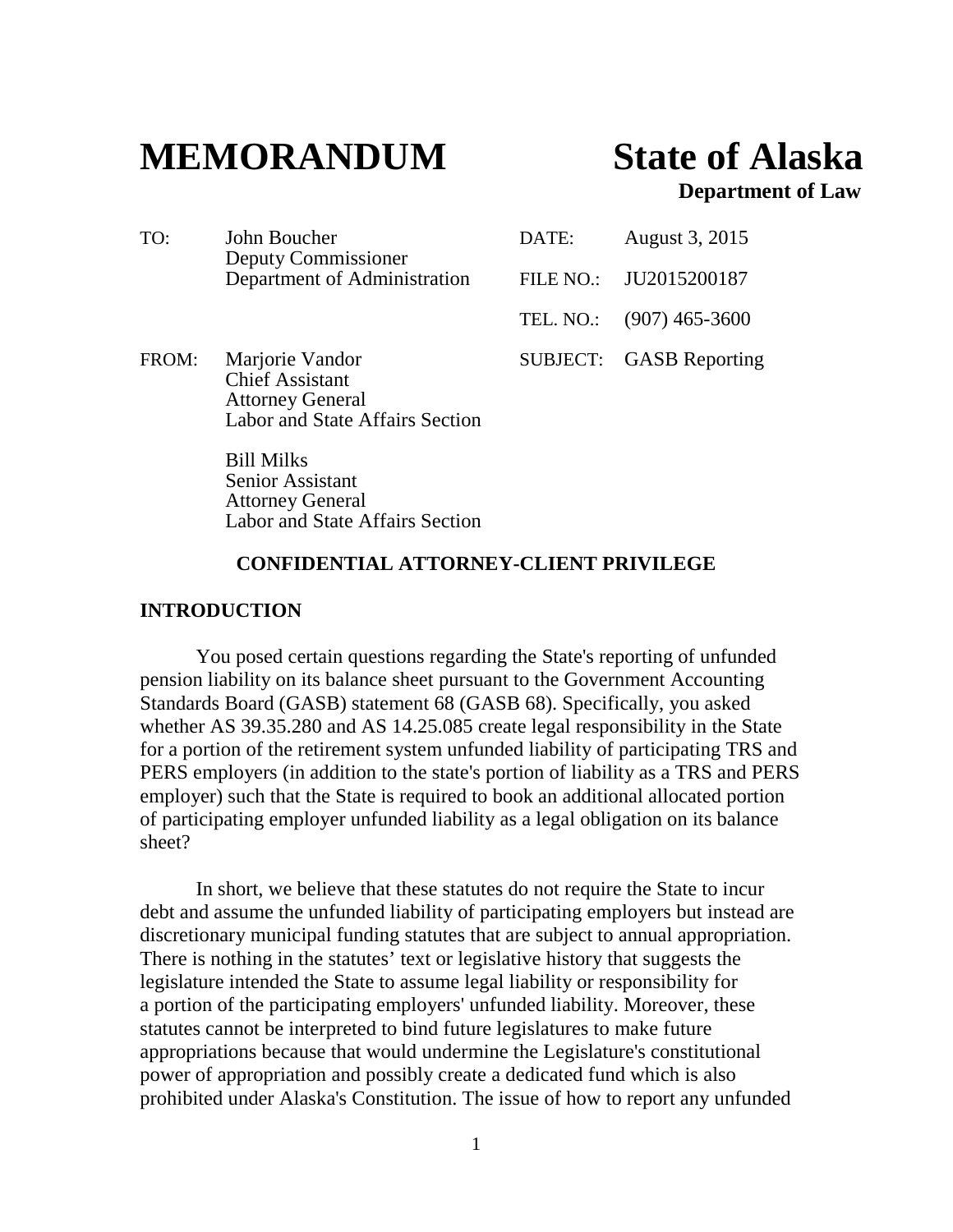liability on the state's balance sheets also requires consideration of accounting principles. One way to meet the apparent intent behind the GASB standards of transparency in reporting of the fiscal health of pension plans while recognizing Alaska law concerning appropriations would be to report the State's share of unfunded liability as an employer but also include a footnote that calculates the sum if GASB 68 was interpreted to require that the state book an additional allocated portion to reflect other participating employers' unfunded liability.

# **BACKGROUND**

<span id="page-1-0"></span> $\mathbf{1}$ 

# **1. The State's Retirement Plans and SB 125**

The State administers two large multi-employer defined benefit retirement systems: the Public Employees' Retirement System (PERS) and the Teachers' Retirement System (TRS). Since 2002, both PERS and TRS have had an unfunded liability. As a result of that unfunded liability, the contribution rates paid by employers increased sharply towards the middle of the last decade.

In 2008, the legislature enacted SB 125, which capped the employer contribution rates for PERS and TRS participating employers. The PERS employer contribution rate is capped at 22 percent. AS 39.35.255(a). The TRS employer contribution rate is capped at 12.56 percent. AS 14.25.070(a). SB 125 also enacted AS 39.35.280 and AS 14.25.085, requiring the state to make additional contributions to PERS and TRS when the Alaska Retirement Management Board (ARMB) sets employer contribution rates in excess of the capped rates. The additional state contributions plus the participating employer contributions are intended to equal the full actuarial contribution called for by the ARMB.

The specific language of the statutes is as follows:

In addition to the contributions that the state is required to make under AS 39.35.255 as an employer, the state shall contribute to the plan each July 1 or, if funds are not available on July 1, as soon after July 1 as funds become available, an amount for the ensuing fiscal year that, when combined with the total employer contributions that the administrator estimates will be allocated under AS 39.35.255(c), is sufficient to pay the plan's past service liability at the contribution rate adopted by the board under AS 37.[1](#page-1-0)0.220 for that fiscal year.<sup>1</sup>

<sup>1</sup> AS 39.35.280. *See also* AS 14.25.085 (same for TRS).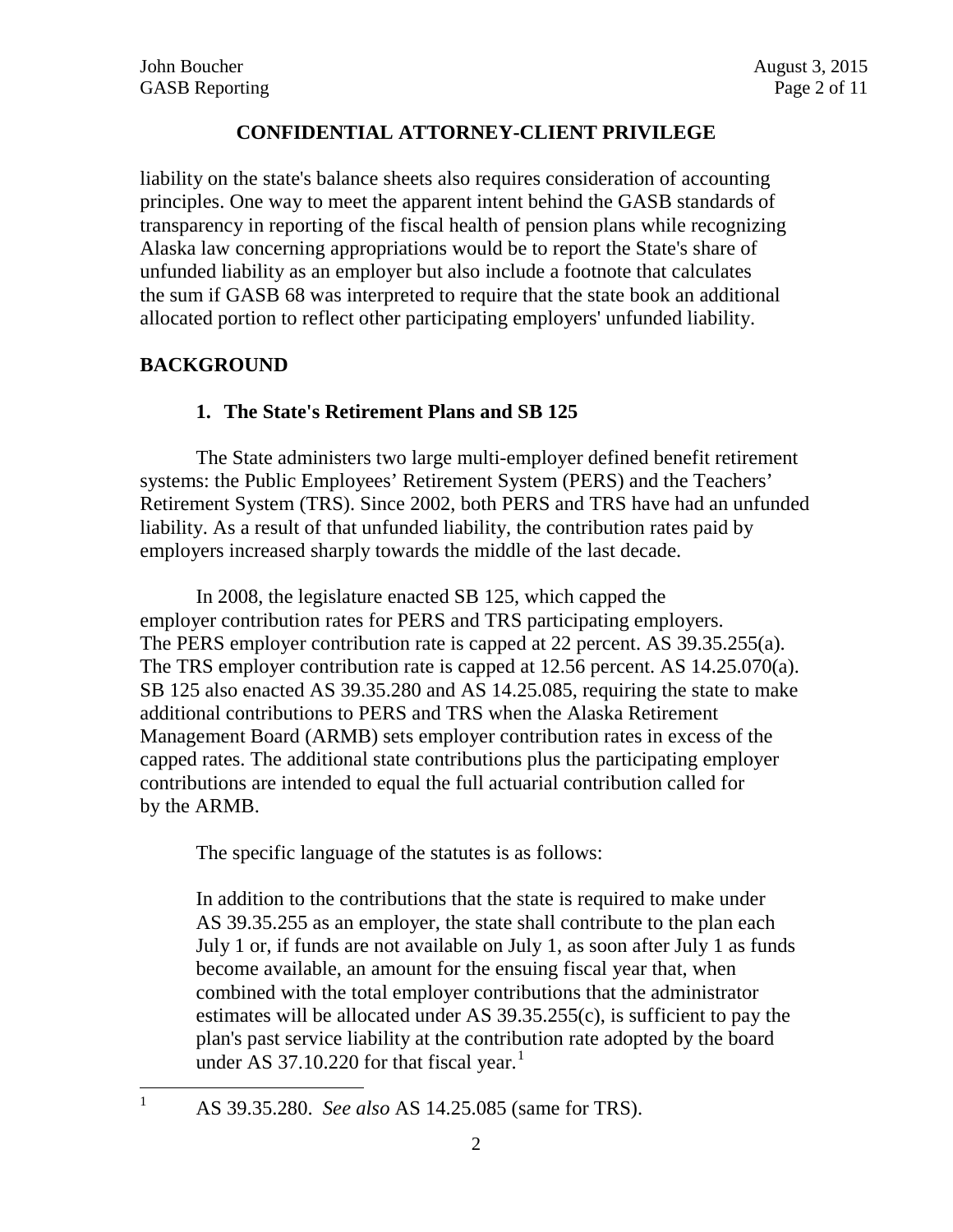Significantly, SB 125 also enacted a new statute governing termination costs. When an employer terminates participation in PERS, the employer is responsible for paying the entire past service contribution rate adopted by the ARMB on the terminated positions "until the past service liability of the plan is extinguished."[2](#page-2-0) Thus, the 22 percent cap is eliminated upon termination—and the employer's full liability for its share of the unfunded liability remains.

#### **2. GASB 68**

The Governmental Accounting Standards Board (GASB) adopted a new accounting statement (GASB 68), effective for FY 2015. GASB 68 requires third parties who are "legally responsible" for the unfunded liability of a participating employer to book the amount of the unfunded liability for which the third party has legal responsibility on the balance sheet of the third party. The GASB has suggested that a funding statute can create such legal responsibility for the underlying unfunded liability.

By way of background, it is important to note that GASB actually issued two new statements, GASB 67 and 68, which impact how public pension plans and government employers, respectively, account for pension liabilities. The statements provide a consistent way for plans and employers to report pension liabilities. GASB 67 and 68 adopt new terminology and methods for measuring public pension liabilities. In lieu of measuring the "unfunded actuarial accrued liability," the GASB statements measure the "Net Pension Liability" (NPL). Actuarial smoothing is eliminated from the Net Pension Liability calculation, which requires use of mark-to-market fair valuation of assets. For cost-sharing multiple employer pension plans like Alaska's PERS and TRS, GASB 67 requires public pension plans to report the total NPL for the pension plan. GASB 68 requires that the NPL be allocated to participating employers and that those employers report the allocated NPL on their balance sheets.<sup>[3](#page-2-1)</sup>

<span id="page-2-0"></span>AS 39.35.625(a).  $\overline{c}$ 

<span id="page-2-1"></span><sup>&</sup>lt;sup>3</sup> GASB 67 and 68 only provide guidance to government accountants for liabilities associated with pension benefits, and do not apply to liabilities associated with "other post-employment benefits" (OPEB) i.e., health and life insurance benefits. GASB has recently adopted similar statements (GASB 74 and 75) that apply to accounting for OPEB NPL. Those statements will take effect in 2017-2018.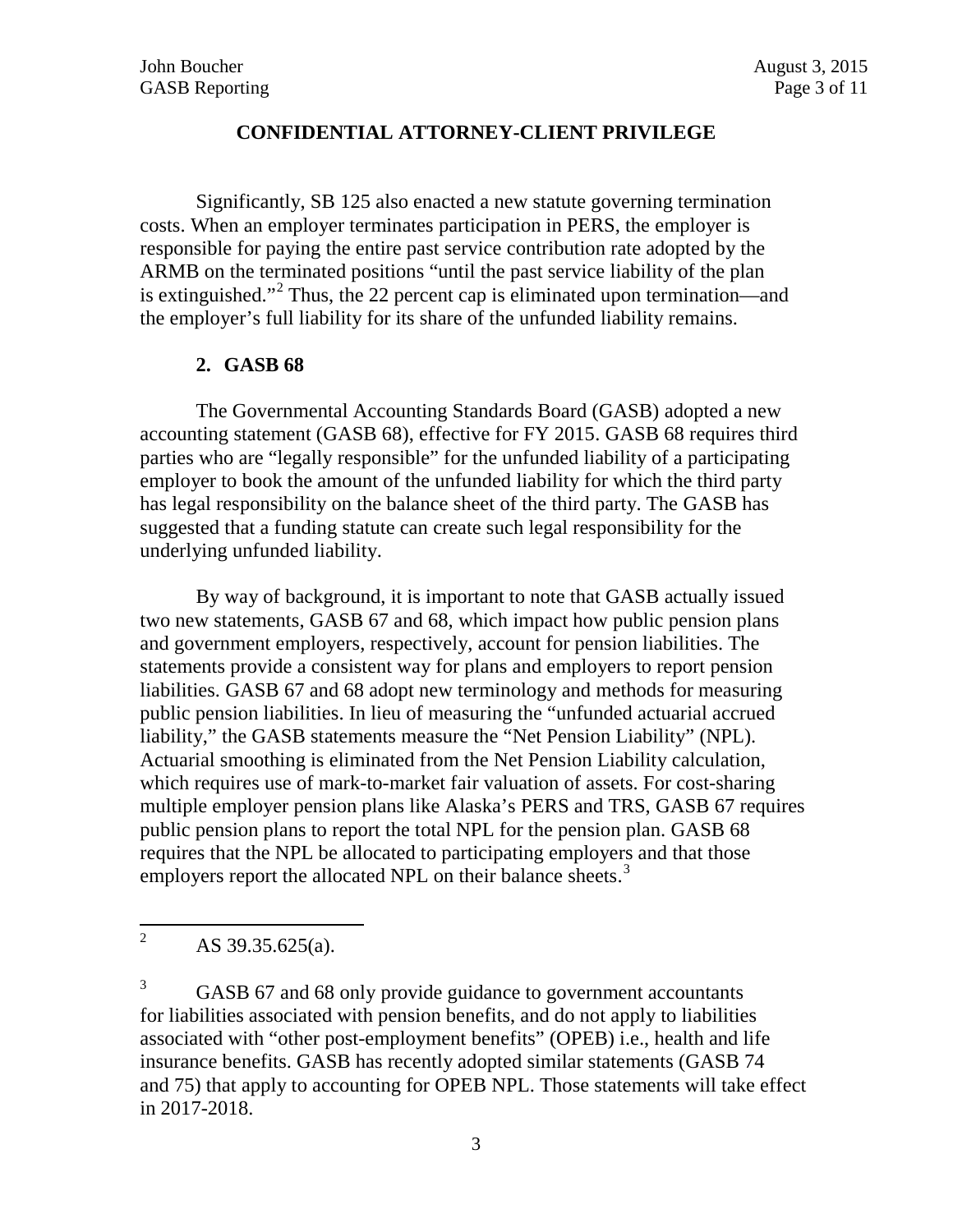In cases where a "non-employer" governmental entity is "legally responsible for making contributions directly to a pension plan" and such contributions are not dependent on certain factors unrelated to pensions, the non-employer entity must report the portion of the NPL attributable to such special funding on its balance sheet. *See* Appendix (containing relevant excerpts from GASB 68, and GASB 68 Implementation Guide). The GASB 68 Implementation Guide provides that a funding requirement set out in statute meets the "legally responsible" test. Appendix, GASB 68 Implementation Guide, Question 26. The Guide suggests that a historical practice of making such contributions in the absence of a funding statute, however, does not meet the "legally responsible" test. *Id.*, Question 27. The Implementation Guide does not address situations where a state's constitution may limit the enforceability of such funding statutes. GASB 67 takes effect for public pension plans for the FY 2014 CAFR (publication scheduled December 2014). GASB 68 takes effect for government employers for the FY 2015 CAFR. (publication scheduled December 2015).

# **3. Alaska Law Regarding Spending and Appropriations**

The Alaska Constitution places the power of appropriation with the Legislature and expressly provides that: "No money shall be withdrawn from the treasury except in accordance with appropriations made by law."<sup>[4](#page-3-0)</sup> The Constitution also generally prohibits the state from incurring debt except for capital improvements and certain other limited circumstances not related to the circumstances presented here.[5](#page-3-1) Further, the Constitution prohibits the dedication of funds for "any special purpose, except as provided in section 15 of this article [Permanent Fund] or when required by the federal government for state participation in federal programs." [6](#page-3-2)

The Alaska Supreme Court, in addressing these constitutional provisions, has recognized the Legislature's authority to annually decide how to spend the state's funds through its appropriation power: "The constitutional clause prohibiting dedicated funds seeks to preserve an annual appropriation model

<span id="page-3-0"></span>art. IX, sec. 13, Constitution of Alaska.  $\overline{4}$ 

<span id="page-3-1"></span><sup>5</sup> art. IX, sec. 8, Constitution of Alaska.

<span id="page-3-2"></span> $<sup>6</sup>$  art. IX, sec. 7, Constitution of Alaska.</sup>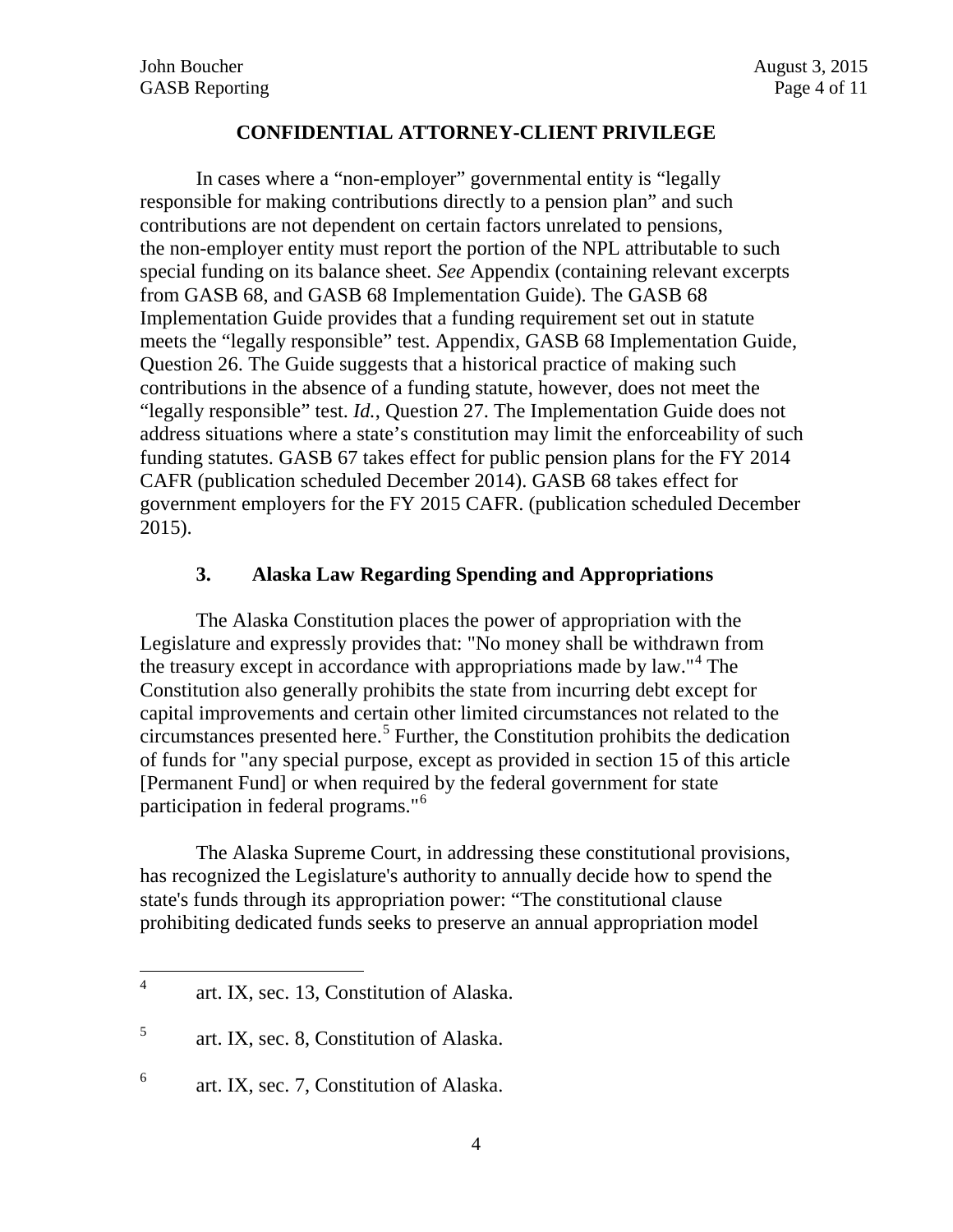which assumes that . . . the legislature remain[s] free to appropriate all funds for any purpose on an annual basis." $\frac{1}{2}$ 

# **DISCUSSION**

AS 39.35.280 and AS 14.25.085 appear to be subject-to-appropriation funding statutes. The words themselves underscore that the statute is only operative when funding is "available" ("the state shall contribute to the plan each July 1 or, if funds are not available on July 1, as soon after July 1 as funds become available…"). Nor is there is there anything in the text of these statutes that purports to transfer the legal responsibility for a portion of the participating employers' unfunded liability to the State. Funding availability is thus within the sole judgment of the legislature.

 The legislative history of these statutes supports this interpretation. The original version of SB 125 did seek to transfer unfunded liability from participating employers to the State, but this part of the statute did not survive in its final adopted form.[8](#page-4-1) The fiscal note for this prior version of the bill reflected an intention for the State to assume an additional \$1.05 billion of unfunded liability from other participating employers.  $9$  But this language also did not make it into the final bill. No unfunded liability was transferred to the State. The final

(b) Notwithstanding AS 39.35.255, the employer contribution rate calculated under AS 39.35.255 and (a) of this section for the state shall include 65 percent of the plan's unfunded liability as of June 30, 2006, as established in the valuation as of that date and subsequently approved by the board; the employer contribution rate calculated under AS 39.35.255 and (a) of this section for all other participating employers shall include the remaining 35 percent of that unfunded liability. Any subsequent changes to the plan's unfunded liability shall be included in the employer contribution rate calculated under AS 39.35.255 and (a) of this section for all participating employers, including the state. SB 125, sec. 7 (note, the original version of SB 125 did not address TRS).

<span id="page-4-2"></span><sup>9</sup> SB 125, Department of Administration Fiscal Note, March 15, 2007. [\(http://www.legis.state.ak.us/PDF/25/F/SB0125-1-2-031607-ADM-Y.PDF\)](http://www.legis.state.ak.us/PDF/25/F/SB0125-1-2-031607-ADM-Y.PDF).

<span id="page-4-0"></span><sup>7</sup> *See Sonneman v. Hickel,* 836 P.2d 936, 938-39 (Alaska 1992).  $\overline{7}$ 

<span id="page-4-1"></span><sup>&</sup>lt;sup>8</sup> \* Sec. 7. AS 39.35.260 is amended by adding a new subsection to read: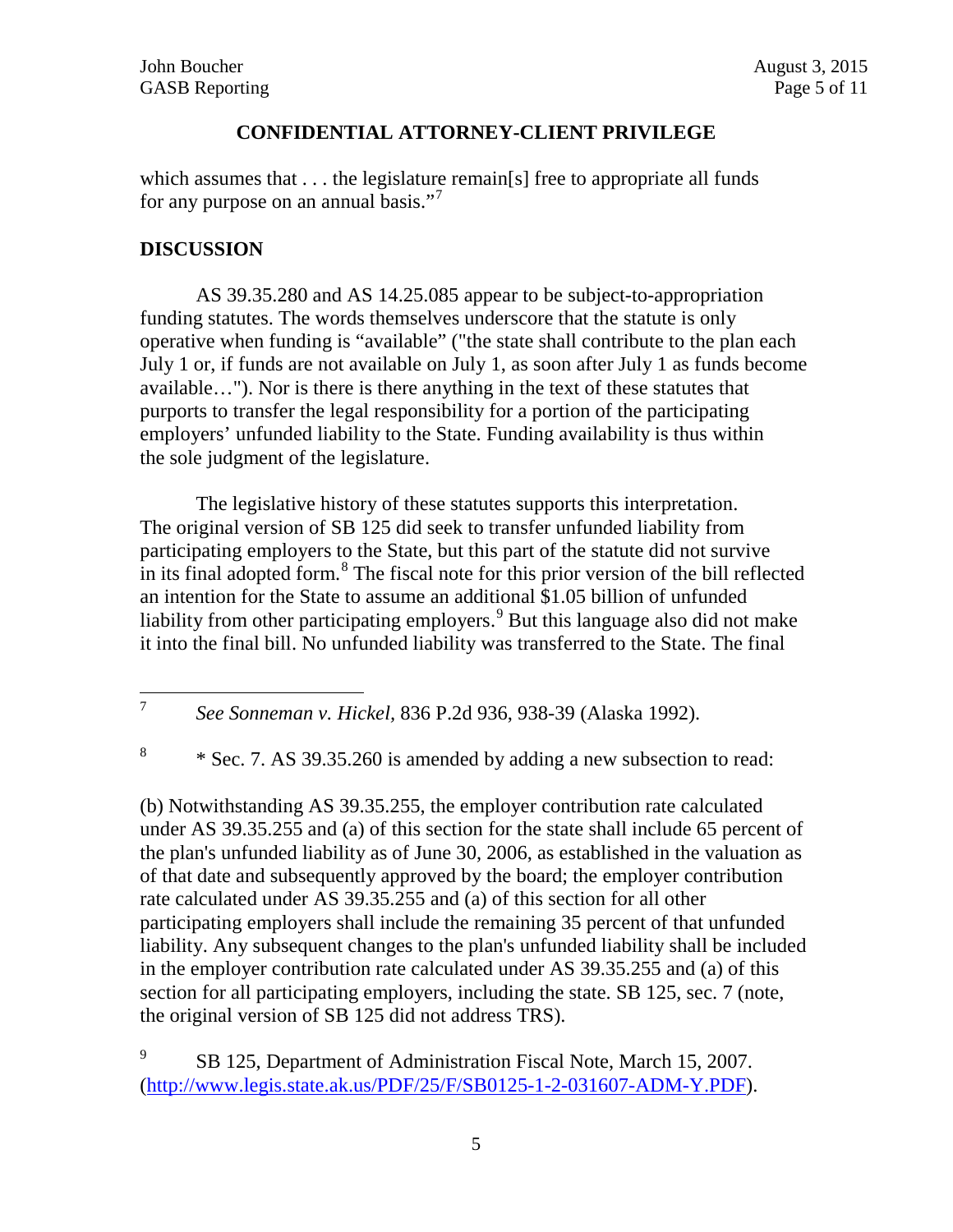bill simply provided for "employer relief" in the form of additional state contributions when "available."<sup>[10](#page-5-0)</sup>

Other provisions adopted in SB 125 are consistent with this interpretation. SB 125 enacted a new statute governing termination costs. It provides that when an employer terminates participation in PERS, the employer is responsible for paying the entire past service contribution rate adopted by the ARMB on the terminated positions "until the past service liability of the plan is extinguished." AS 39.35.625(a). Thus, the 22 percent cap is eliminated upon termination—and the employer's full liability for its share of the unfunded liability remains.<sup>[11](#page-5-1)</sup>

Further, the Alaska Constitution's prohibition against dedicated funds generally prohibits revenues from being dedicated for a particular purpose unless expressly authorized by the Alaska Constitution.<sup>[12](#page-5-2)</sup> The Alaska Supreme Court has held that the objectives of the prohibition against dedicated funds are to ensure the legislature has flexibility in exercising its power of appropriation, and to ensure that the legislature does not abdicate its responsibility for budgeting.<sup>[13](#page-5-3)</sup> The prohibition thus protects each legislature's power of appropriation from encroachment by a prior legislature. *See, e.g., Sonneman v. Hickel*,

<span id="page-5-1"></span> $11$  The contractual relationship between the State and the PERS participating employers is governed by the participation agreement each employer executes. The language of those agreements remained the same, both before and after the enactment of SB 125. PERS employers are required to contribute at the rates adopted by the Board and the agreement is subject to the statute. In the event that the statute capping PERS rates at 22 percent is repealed, the contractual language requiring payment at the full board adopted rate would remain in place. And as noted above, in the event that a participating employer terminates service it remains liable for the full amount of its allocated unfunded liability, and must pay the total past service rate until the plan's unfunded liability is extinguished.

<span id="page-5-2"></span><sup>12</sup> *See* art. IX, sec. 7, Constitution of Alaska.

<span id="page-5-3"></span>13 *Southeast Alaska Conservation Council v. State,* 202 P.3d 1162, 1169 (Alaska 2009) ("*SEACC*"); *Sonneman v. Hickel,* 836 P.2d 936, 938-39 (Alaska 1992); *Fairbanks v. Convention & Visitors Bureau,* 818 P.2d 1153, 1158 (Alaska 1991); *State v. Alex,* 646 P.2d 203, 209 (Alaska 1982).

<span id="page-5-0"></span>See SB 125, Department of Administration Fiscal Note, March 12, 2008. [\(http://www.legis.state.ak.us/PDF/25/F/SB0125-3-3-031208-ADM-Y.PDF\)](http://www.legis.state.ak.us/PDF/25/F/SB0125-3-3-031208-ADM-Y.PDF)  $10\,$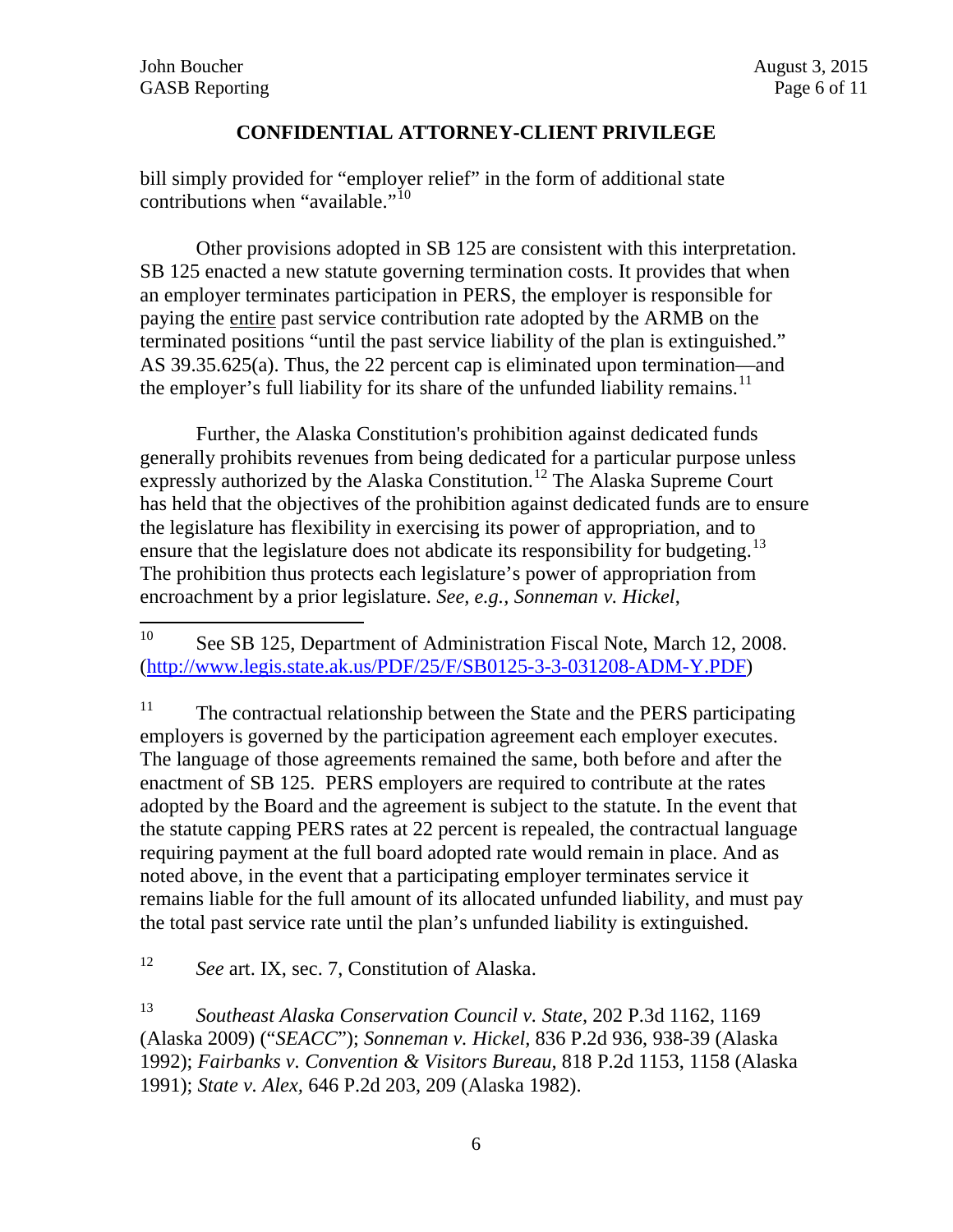("The constitutional clause prohibiting dedicated funds seeks to preserve an annual appropriation model which assumes that . . . the legislature remain[s] free to appropriate all funds for any purpose on an annual basis.").<sup>[14](#page-6-0)</sup> Because of the framers' intent, the Court has held that "the prohibition is meant to apply broadly."[15](#page-6-1) In *Southeast Alaska Conservation Council v. State* ("*SEACC*"), the Court considered a statute that sought to create an endowment fund for the University of Alaska and to dedicate the proceeds of sales from university land selections to the endowment fund. The Court struck down the statute as prohibited by the dedicated funds clause.<sup>[16](#page-6-2)</sup>

The Court in *SEACC* did include a limited reference to the issue of whether the state's receipt of pension contributions would be covered by the prohibition on dedicated funds. It noted that the constitutional provision was drafted to apply to the "proceeds of any state tax or license" instead of "all revenues" in order to permit the creation of particular special funds for certain monies received by the state such as "sinking funds for the repayment of bonds," "pension contributions," "proceeds from bond issues," and "contributions from local government units for state-local cooperative programs."<sup>[17](#page-6-3)</sup> It seems clear, however, that exempting the state's receipt of pension fund contributions from participating employers and employees from the scope of the dedicated funds clause is conceptually distinct

<span id="page-6-1"></span><sup>15</sup> *SEACC*, 202 P.3d at 1170.

<span id="page-6-2"></span><sup>16</sup> *SEACC*, 202 P.3d at 1176-77.

<span id="page-6-3"></span><sup>17</sup> *SEACC*, 202 P.3d at 1169, n. 29, *citing* 1975 Formal Op. Att'y Gen. 9, 6-7 (May 2, 1975) and Mem. from Pub. Admin. Serv., Jan. 4, 1956. This office also addressed generally the subject of the dedicated funds clause and particular funds including the PERS Fund in 1982. *See* 1982 Inf. Op. Att'y Gen. (Nov. 30; J-66-785-81; J-66-649-80), 1982 WL 43799. In that opinion, we noted that there is an implied exception to the dedicated funds prohibition for certain monies received by the state such as pension fund contributions submitted by employees and employers under AS 39.35.280 and AS 39.39.170. As noted above, we consider the issue raised in this memorandum concerning a separate payment by the state to pension funds that is not linked to the state's status as an employer participant in the funds to be very different and not likely considered to be encompassed within any implied exception to the prohibition against dedication of public funds.

<span id="page-6-0"></span><sup>836</sup> P.2d at 940.  $14$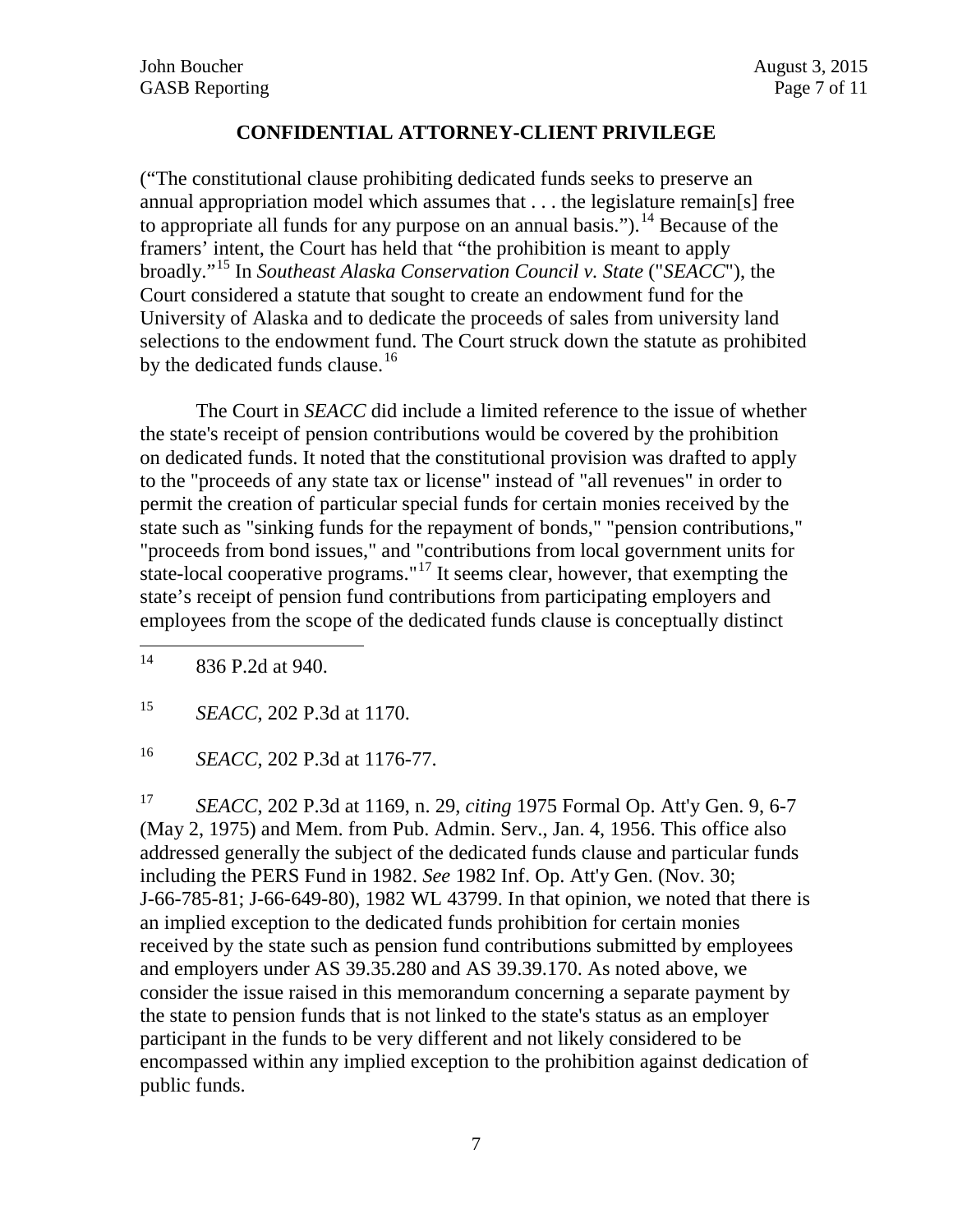<span id="page-7-0"></span>18

## **CONFIDENTIAL ATTORNEY-CLIENT PRIVILEGE**

from the issue raised in this matter which concerns a separate payment by the state to pension funds which is not tied to the state's status as an employer participant in the funds.

New Jersey's Supreme Court recently considered a similar issue when it struck down a pension funding statute under that state's debt limitation and appropriation clauses. The New Jersey Legislature attempted to enact contractual anti-diminishment protection and funding requirements for public pensions by statute. The Court stated as follows:

Chapter 78's purported creation of an enforceable long-term financial contractual obligation, payable by the State through dedicated line items in ensuing annual appropriations acts, falls squarely within the sights of the Debt Limitation Clause and all that that Clause is intended to prohibit. The Debt Limitation Clause precludes such action precisely to save the State from itself -- itself being the presently positioned, albeit wellintentioned legislators and Governor, who were not given permission to fiscally bind, by contract or otherwise, future taxpayers, legislators, and governors tasked with evaluating on an annual basis the appropriations spending for the fiscal year in issue, unless voter approval was obtained.

The Legislature and Governor were without power, acting without voter approval, to transgress the Debt Limitation Clause and, similarly, the corresponding Appropriations and other budget clauses of the State Constitution.  $\dots$ <sup>1</sup>

This reasoning would seem to apply with equal force to any claim that AS 39.35.280 and AS 14.25.085 are legal mandates to incur debt and assume the unfunded liability of participating employers rather than being discretionary municipal funding statutes that are subject to annual appropriation. These statutes cannot be interpreted to mandate future spending or dedicate funds for additional state contributions on behalf of other participating employers without raising serious problems under the appropriations and dedicated funds clauses of the Alaska Constitution. A primary reason for the prohibition against dedication of funds is to ensure that the legislature does not lose control of budgeting. When AS 39.35.280 and AS 14.25.085 were enacted, the fiscal note projected that the state's

<sup>18</sup> *Burgos v. State*, \_\_ A.3d. \_\_\_, 2015 WL 3551326 at 18 (June 9, 2015, N.J.)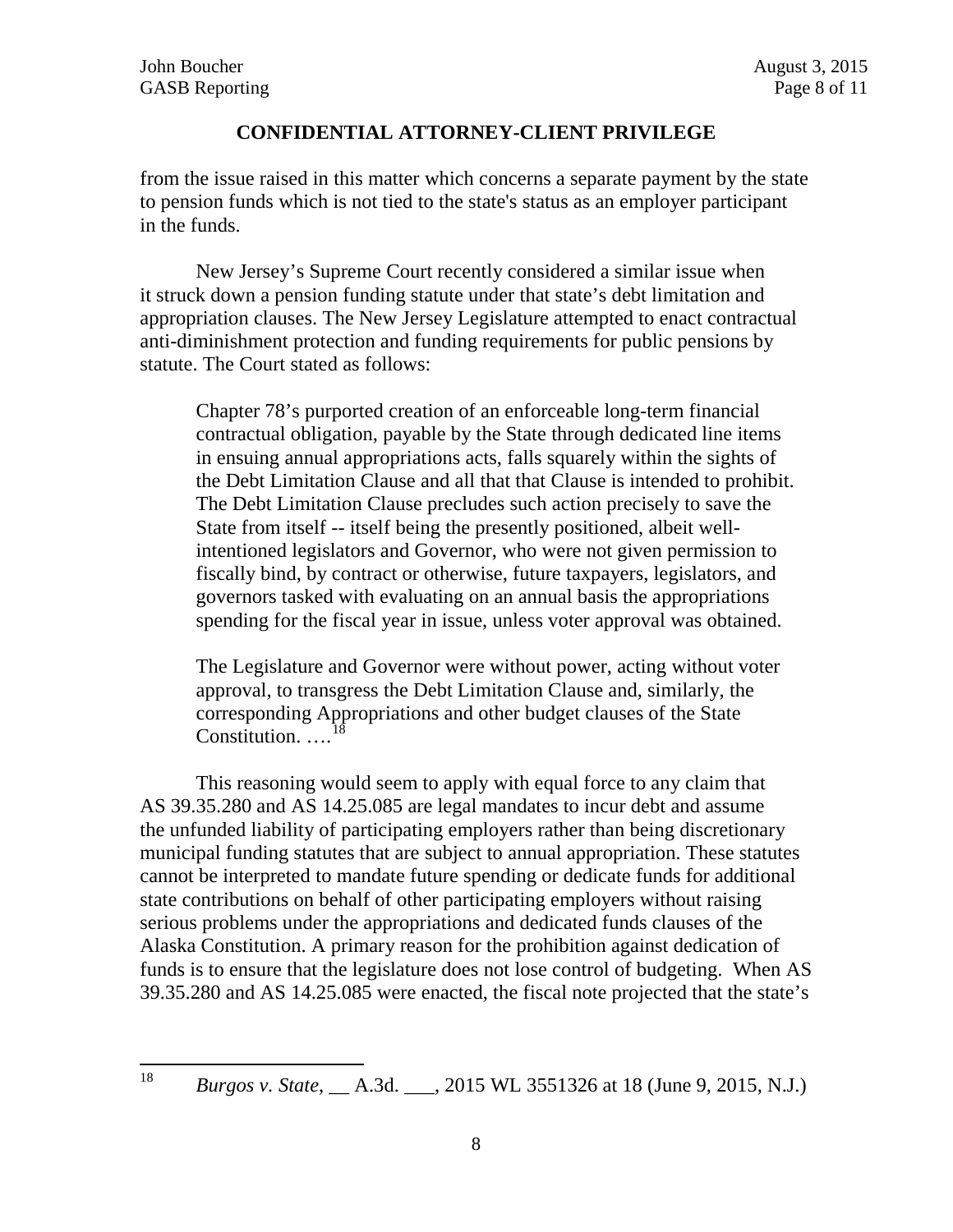funding requirement would be \$381 million in  $FY14.<sup>19</sup>$  $FY14.<sup>19</sup>$  $FY14.<sup>19</sup>$  Instead, it was \$629 million.<sup>[20](#page-8-1)</sup> And in 2012, the ARMB made changes to its rate-setting methodology that put the state contributions on a course to exceed \$1 billion in  $FY16<sup>21</sup>$  $FY16<sup>21</sup>$  $FY16<sup>21</sup>$ As has been widely reported, the State is projecting only \$2.2 billion in unrestricted general revenue for FY16. The notion that these statutes could essentially result in an earmark of 50 percent of the state's general funds is not reasonable. $^{22}$  $^{22}$  $^{22}$ 

When the ARMB amended its rate-setting methodology in 2012, it did so in order to accelerate the amortization of the PERS and TRS unfunded liability, which at the time was approaching \$12 billion. This resulted in projected state contributions exceeding \$1 billion in FY 16, and remaining above \$1 billion through FY 19. The state's contribution amount was projected to remain well above \$760 million (double what the SB 125 fiscal note projected for FY14) through 2029. In response, in 2014 the legislature appropriated \$3 billion from the Constitutional Budget Reserve to the PERS (\$1 billion) and TRS (\$2 billion) trusts. The legislature also amended the ARMB's rate setting authority to specify the methodology and term of amortization that must be applied.<sup>[23](#page-8-4)</sup> The combined result of these actions was to reduce the FY16 state contribution amount from over \$1 billion under the ARMB methodology to \$256 million under the new statutory methodology. [24](#page-8-5)

<span id="page-8-4"></span><sup>23</sup> SCS HB 385(FIN), 2014.

<span id="page-8-0"></span>See SB 125, Department of Administration Fiscal Note, March 12, 2008. [\(http://www.legis.state.ak.us/PDF/25/F/SB0125-3-3-031208-ADM-Y.PDF\)](http://www.legis.state.ak.us/PDF/25/F/SB0125-3-3-031208-ADM-Y.PDF). 19

<span id="page-8-1"></span> $20$  Sec. 29, CCS HB 65, 2013 (FY14 operating budget).

<span id="page-8-2"></span><sup>&</sup>lt;sup>21</sup> See HB 385, Department of Administration Fiscal Note, April 19, 2014. [\(http://www.legis.state.ak.us/PDF/28/F/HB0385-4-11-041914-FIN-Y.PDF\)](http://www.legis.state.ak.us/PDF/28/F/HB0385-4-11-041914-FIN-Y.PDF).

<span id="page-8-3"></span><sup>&</sup>lt;sup>22</sup> The legislature removed the ARMB's power to set rates in this fashion, which is addressed above.

<span id="page-8-5"></span><sup>&</sup>lt;sup>24</sup> See Sec. 10, CCS HB 2001, 2015 (FY16 operating budget). [http://www.legis.state.ak.us/PDF/29/Bills/HB2001Z.PDF\)](http://www.legis.state.ak.us/PDF/29/Bills/HB2001Z.PDF).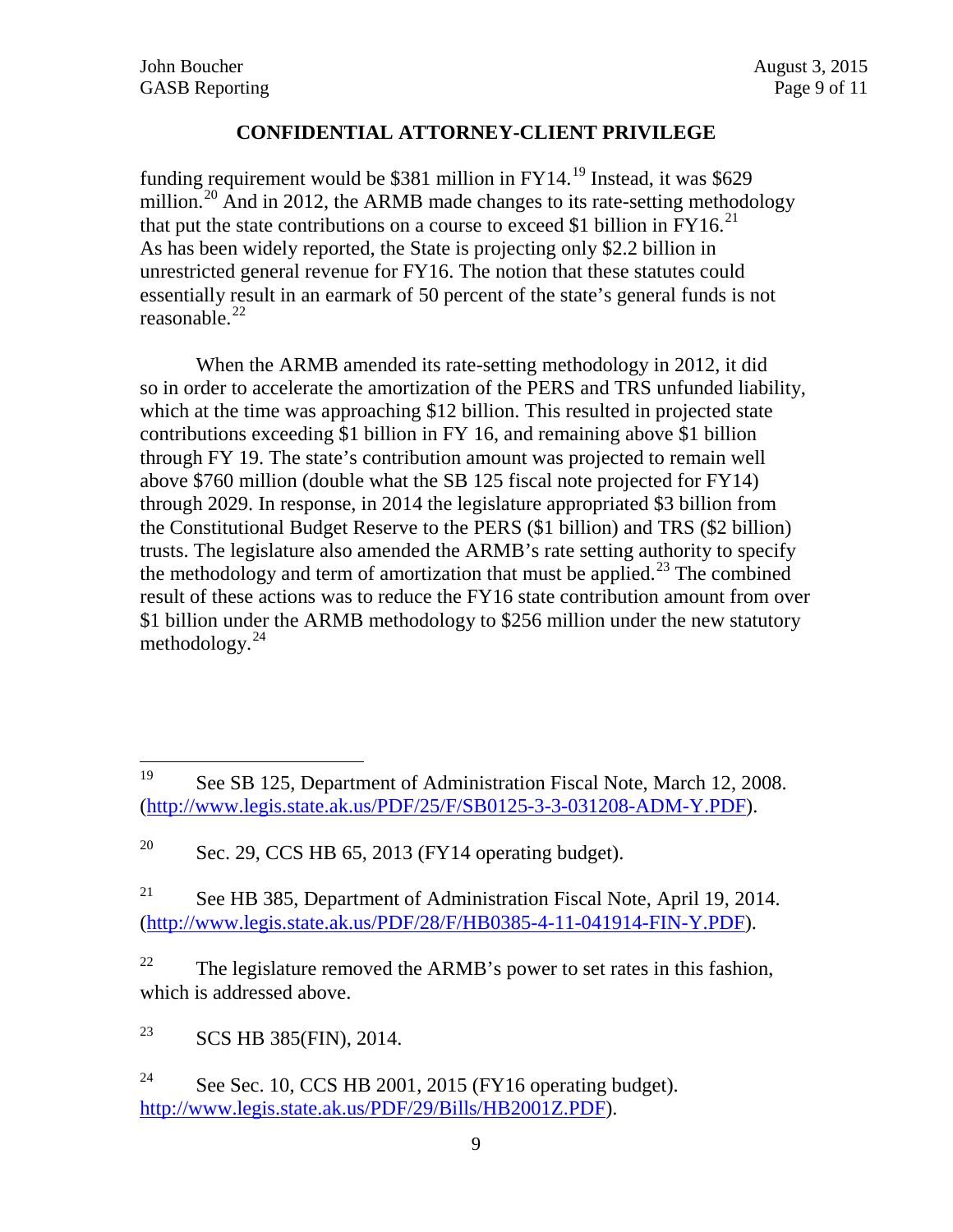#### **RECOMMENDATION**

The Alaska Constitution places the responsibility for yearly appropriations with the legislature and prohibits the creation of statutory dedications of revenue. In this legal context, the additional state contribution statutes, AS 39.35.280 and AS 14.25.075, cannot reasonably be interpreted to mandate that future legislatures make appropriations to these funds and thereby essentially transfer liability for unfunded liabilities from participating employers to the State. This interpretation is consistent with the statutes' legislative history and with SB 125's express method of addressing termination costs, which provides that when an employer terminates participation in PERS, it is responsible for paying its share of any unfunded liability.

The GASB Implementation Guidance does not address situations where a state constitution includes an anti-dedication clause like Alaska's that would make a statute void or unenforceable if interpreted as a continuing debt. But it does appear that the GASB Implementation Guidance to third parties that make voluntary contributions could be applicable to a state which by its constitution places the power of appropriations with the legislature and prohibits the dedication of funds. This GASB Implementation Guidance is as follows:

27. Q—In the past, a governmental nonemployer entity that is not otherwise identified as being responsible for making contributions to a defined benefit pension plan has made contributions directly to the pension plan as a nonemployer entity. Should the nonemployer entity's involvement be accounted for as a special funding situation? If not, which accounting and financial reporting standards apply?

A—No. The first characteristic of a special funding situation as described in paragraph 15 of Statement 68 is that the nonemployer entity is legally responsible for making contributions directly to the pension plan. A historical pattern of appropriating resources to make contributions directly to the pension plan is not equivalent to a legal obligation for the nonemployer entity to make contributions to the pension plan. Therefore, in this circumstance, the nonemployer entity's involvement should not be accounted for as a special funding situation. The employers that provide benefits through the plan should apply the requirements of Statement 68 for employers that are not in special funding situations. In periods in which it makes contributions, the nonemployer entity should apply the requirements of paragraph 13 of Statement No. 24, Accounting and Financial Reporting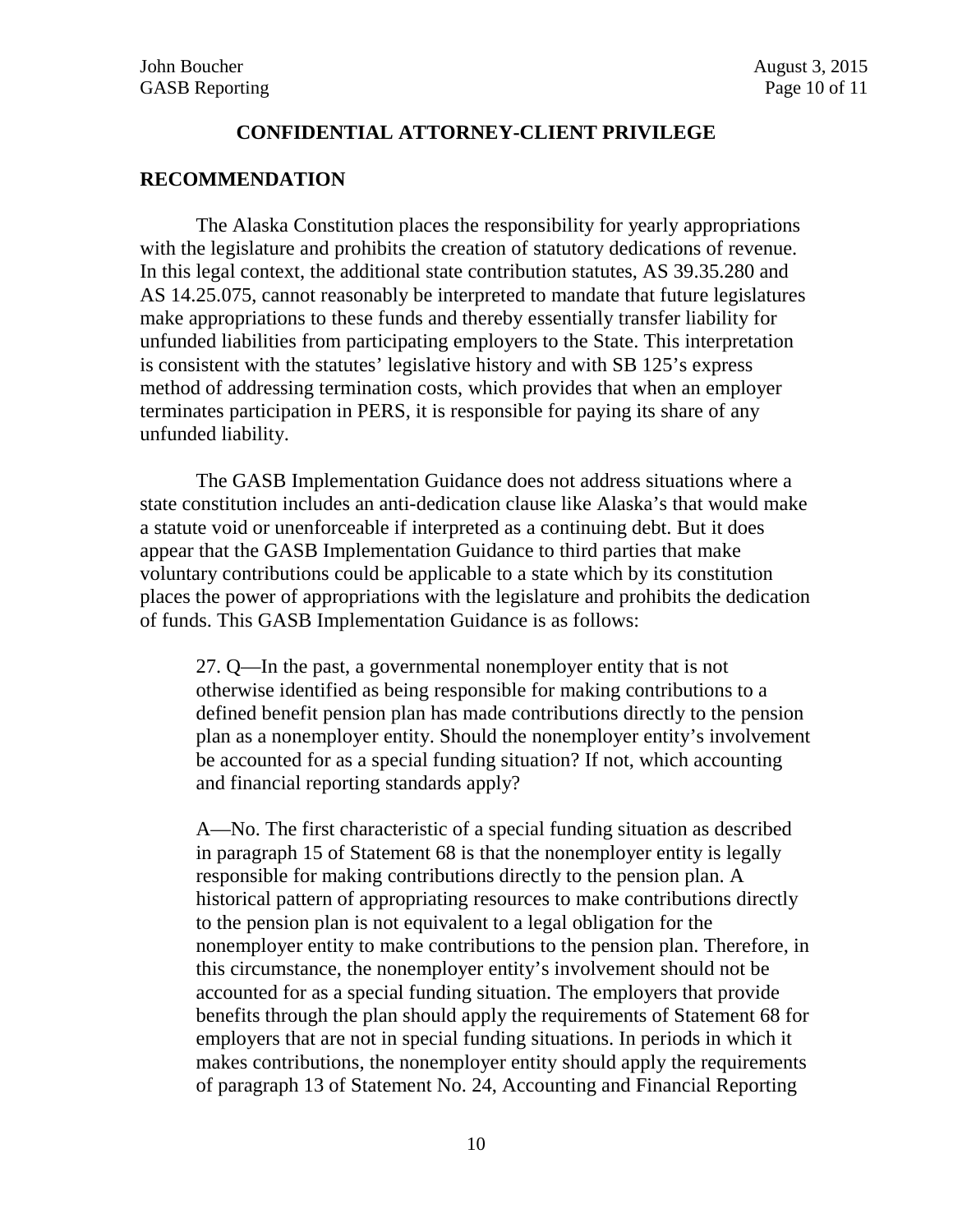for Certain Grants and Other Financial Assistance, as amended, for on-behalf payments of fringe benefits.<sup>[25](#page-10-0)</sup>

This GASB Guidance appears to allow the State to report in its CAFR balance sheet *only* the amount of the NPL attributable to the State as a participating PERS and TRS employer (i.e. State's proportionate share of the NPL). Likewise, participating employers should report the NPL allocated to them by the Division of Retirement & Benefits, without reference to additional state contributions. But to ensure full disclosure occurs under the GASB 68 special funding rule, both the State and participating employers could consider including a footnote to their respective balance sheets reflecting the respective amounts of NPL attributable to additional state contribution funding under AS 14.25.085 and AS 39.35.280. The Division of Retirement & Benefits can supply that number upon request.

<span id="page-10-0"></span>25

<sup>25</sup> GASB 68 Implementation Guide, Question 27.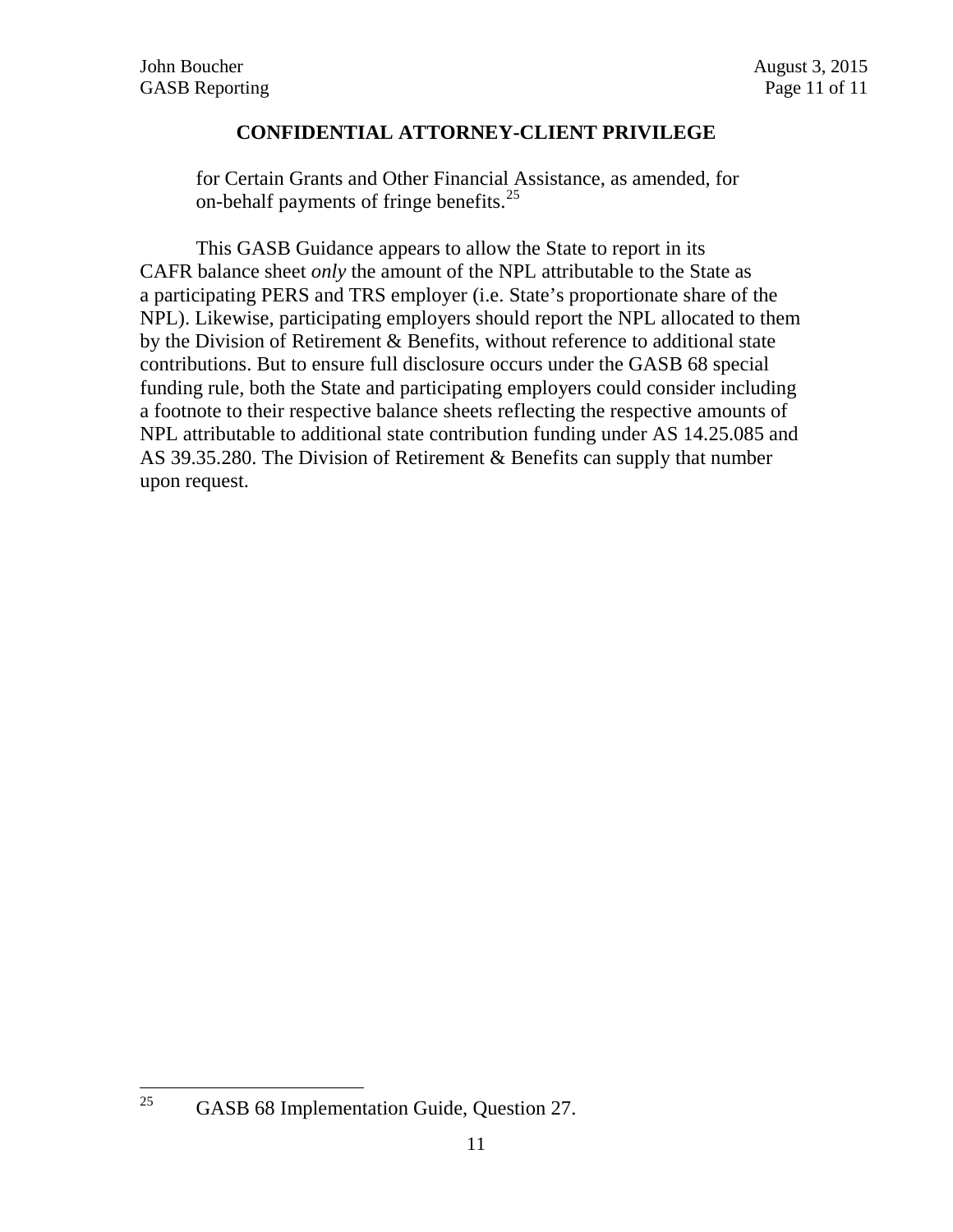#### Appendix

#### GASB 68 Excerpts

GASB 68 – Summary

Special Funding Situations

In this Statement, special funding situations are defined as circumstances in which a nonemployer entity is legally responsible for making contributions directly to a pension plan that is used to provide pensions to the employees of another entity or entities and either (1) the amount of contributions for which the nonemployer entity legally is responsible is not dependent upon one or more events unrelated to pensions or (2) the nonemployer is the only entity with a legal obligation to make contributions directly to a pension plan.

This Statement requires an employer that has a special funding situation for defined benefit pensions to recognize a pension liability and deferred outflows of resources and deferred inflows of resources related to pensions with adjustments for the involvement of nonemployer contributing entities. The employer is required to recognize its proportionate share of the collective pension expense, as well as additional pension expense and revenue for the pension support of the nonemployer contributing entities. This Statement requires the employer to disclose in notes to financial statements information about the amount of support provided by nonemployer contributing entities and to present similar information about the involvement of those entities in 10-year schedules of required supplementary information.

The approach required by this Statement for measurement and recognition of liabilities, deferred outflows of resources and deferred inflows of resources, and expense by a governmental nonemployer contributing entity in a special funding situation for defined benefit pensions is similar to the approach required for costsharing employers.

The information that should be disclosed in notes to financial statements and presented in required supplementary information of a governmental nonemployer contributing entity in a special funding situation depends on the proportion of the collective net pension liability that it recognizes. If the governmental nonemployer contributing entity recognizes a substantial proportion of the collective net pension liability, it should disclose in notes to financial statements a description of the pensions, including the types of benefits provided and the employees covered, and the discount rate and assumptions made in the measurement of the net pension liability. The governmental nonemployer contributing entity also should present schedules of required supplementary information similar to those required of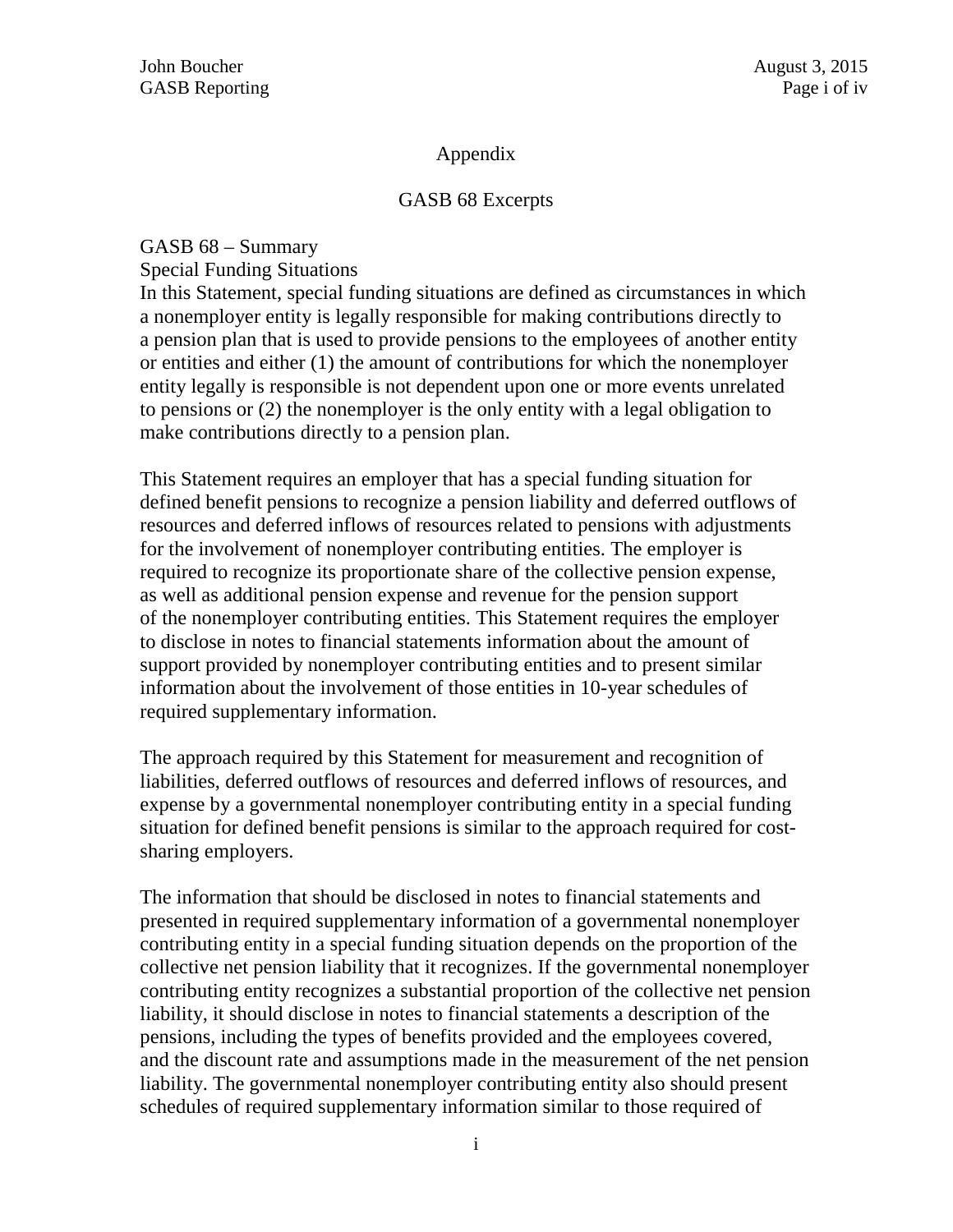a cost-sharing employer. Reduced note disclosures and required supplementary information are required for governmental nonemployer contributing entities that recognize a less-than-substantial portion of the collective net pension liability.

This Statement also establishes requirements related to special funding situations for defined contribution pensions.

In detail, located in paragraphs 15 and 16:

Special Funding Situations

15. Special funding situations are circumstances in which a nonemployer entity is legally responsible for making contributions directly to a pension plan that is used to provide pensions to the employees of another entity or entities and either of the following conditions exists:

a. The amount of contributions for which the nonemployer entity legally is responsible is not dependent upon one or more events or circumstances unrelated to the pensions. Examples of conditions that meet this criterion include (1) a circumstance in which the nonemployer entity is required by statute to contribute a defined percentage of an employer's covered employee payroll directly to the pension plan and (2) a circumstance in which the nonemployer entity is required by the terms of a pension plan to contribute directly to the pension plan a statutorily defined proportion of the employer's required contributions to the pension plan. In contrast, examples of situations in which the amount of contributions is dependent upon an event or circumstance that is unrelated to pensions include (i) a circumstance in which the nonemployer entity is required to make contributions to the pension plan based on a specified percentage of a given revenue source and (ii) a circumstance in which the nonemployer entity is required to make contributions to the pension plan equal to the amount by which the nonemployer entity's ending fund balance exceeds a defined threshold amount.

b. The nonemployer entity is the only entity with a legal obligation to make contributions directly to a pension plan. Special funding situations do not include circumstances in which resources are provided to the employer, regardless of the purpose for which those resources are provided.

16. Requirements for accounting and financial reporting by employers and by governmental nonemployer contributing entities for defined benefit pensions with special funding situations are presented in paragraphs 83–117 and 120–122 of this Statement. Requirements for accounting and financial reporting by employers and by governmental nonemployer contributing entities for defined contribution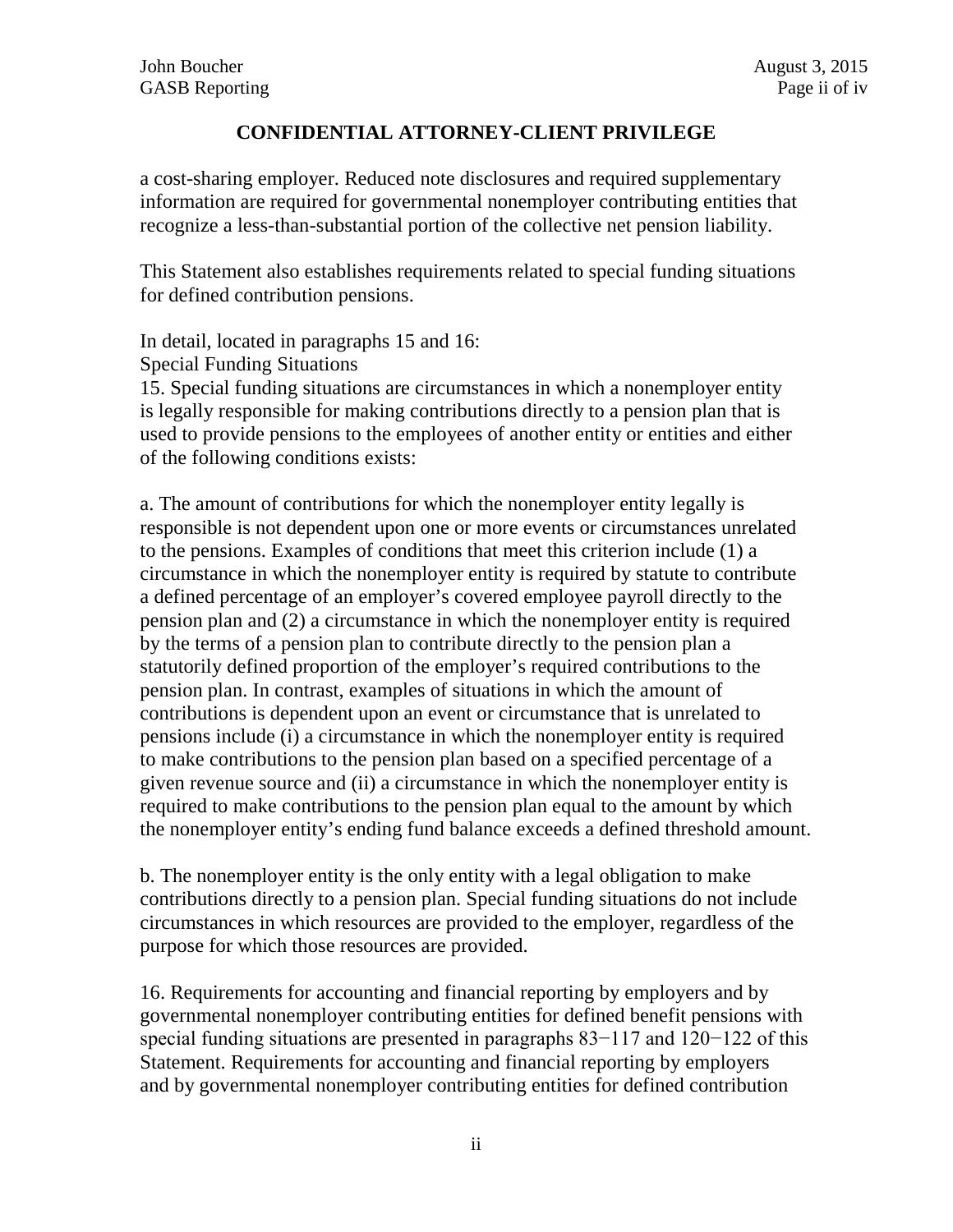pensions with special funding situations are presented in paragraphs 127−133. Requirements for governmental nonemployer entities that have a legal requirement to make contributions directly to a pension plan but that do not meet either of the criteria in paragraph 15, and for the employers to which they provide support are presented in paragraphs 118−122, 134, and 135.

GASB 68 Implementation Guide, Special Funding Situations—Defined

25. Q—For purposes of evaluating whether there is a special funding situation under Statement 68, what does it mean for a nonemployer entity to be legally responsible for contributions to a pension plan?

A—For purposes of applying paragraph 15 of Statement 68, a nonemployer entity is legally responsible for contributions if it is required by legal or contractual provisions to make the contributions. Sources of legal provisions include those arising from constitutions, statutes, charters, ordinances, resolutions, governing body orders, and intergovernmental grant or contract regulations. Therefore, for purposes of Statement 68, a nonemployer contributing entity should be considered legally responsible for contributions if, for example, there is a statutory requirement that it make a contribution. (See also Questions 26−28.)

26. Q—If a state legislature is not bound by the decisions of a prior legislature and the state's requirement to contribute directly to a pension plan as a nonemployer entity is established in statute, could the state ever have a special funding situation?

A—Yes. The fact that a decision of one legislature cannot bind a subsequent legislature should not be considered an indication that the nonemployer contributing entity does not have a legal obligation to make a contribution for the purposes of applying paragraph 15 of Statement 68. Nor should the circumstance be considered a condition that makes the contribution dependent upon an event or circumstance unrelated to the pensions. Therefore, if the amount of the contribution is defined in such a manner that it meets the criterion in paragraph 15a of Statement 68 or if the nonemployer entity is the only entity that is legally responsible to make contributions directly to the pension plan, the circumstances would be classified as a special funding situation for purposes of Statement 68.

27. Q—In the past, a governmental nonemployer entity that is not otherwise identified as being responsible for making contributions to a defined benefit